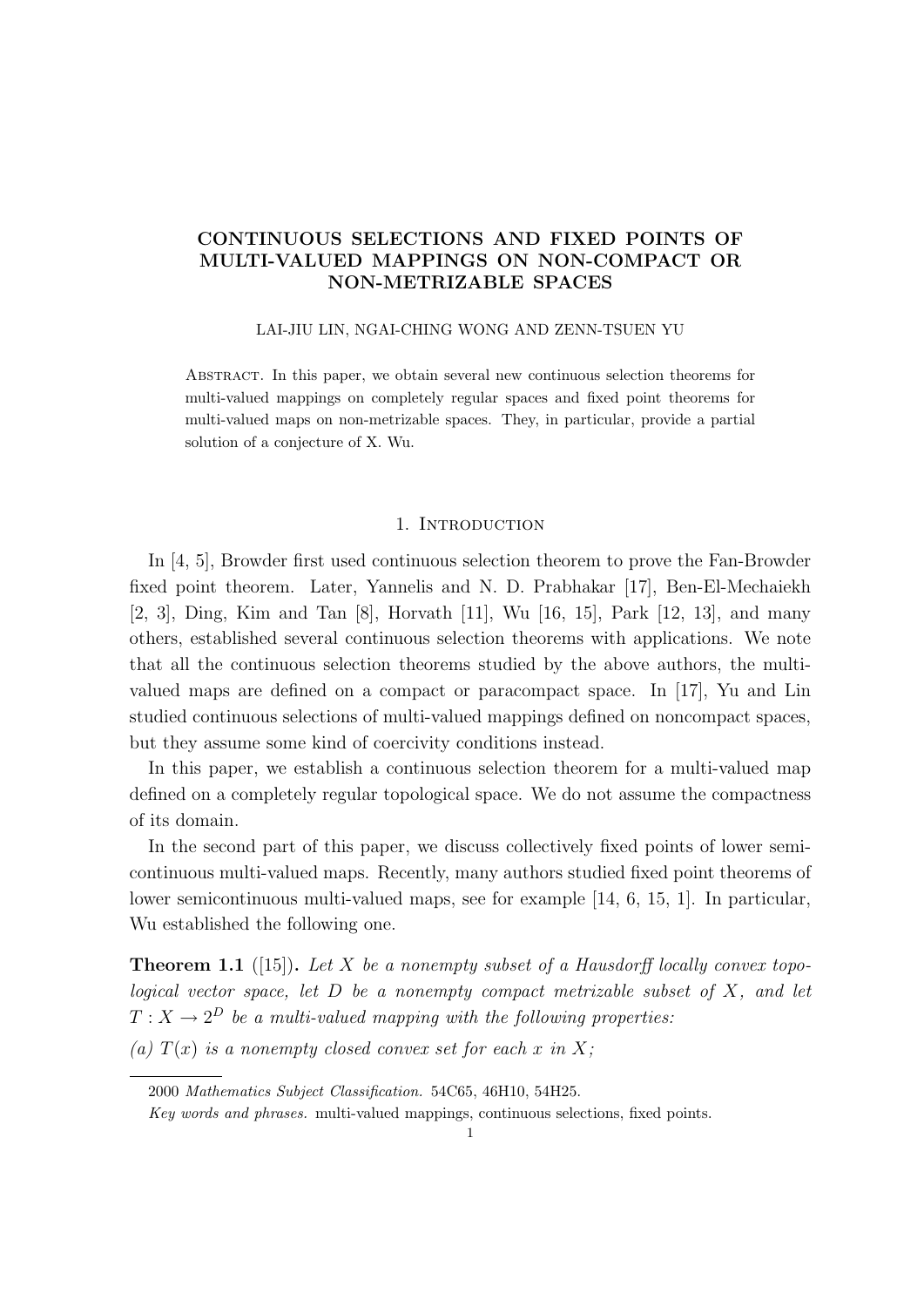(b)  $T$  is lower semicontinuous.

Then there exists a point  $\bar{x}$  in D such that  $\bar{x} \in T(\bar{x})$ .

Wu conjectured in [15] that the conclusion of Theorem 1.1 remains true even if the metrizability condition of  $D$  is dropped. In this paper, we shall use the approximate continuous selection theorem of Deutsch and Kenderov [7] (see also [19]) to establish an approximate fixed point theorem for a sub-lower semicontinuous multi-valued map. This gives rise to a partial solution of the conjecture of Wu [15]. We shall also provide a simple proof of a Himmelberg type collectively fixed point theorem. We remark that our results differ from the approximate fixed point theorem recently established by Park [13].

We would like to thank the referee for many helpful suggestions on improving the presentation and the bibliography in this paper.

# 2. Preliminaries

Let X and Y be topological spaces. A multi-valued map  $T : X \to 2^Y$  is a map from X into the power set  $2^Y$  of Y. Let  $T^{-1}$  :  $Y \to 2^X$  be defined by the condition that  $x \in T^{-1}y$  if and only if  $y \in T(x)$ . Recall that

- (a) T is said to be *closed* if its graph  $G_r(T) = \{(x, y) : x \in X, y \in T(x)\}\)$  is closed in the product space  $X \times Y$ ;
- (b) T is said to be *upper semicontinuous* (in short, u.s.c.) at x if for every open set V in Y with  $T(x) \subset V$ , there exists a neighborhood  $W(x)$  of x such that  $T(W(x)) \subset V$ ; T is said to be u.s.c. on X if T is u.s.c. at every point of X;
- (c) T is said to be *lower semicontinuous* (in short, l.s.c.) at x if for every open neighborhood  $V(y)$  of every y in  $T(x)$ , there exists a neighborhood  $W(x)$  of x such that  $T(u) \cap V(y) \neq \emptyset$  for all u in  $W(x)$ ; T is said to be l.s.c. on X if T is l.s.c. at every point of  $X$ ;
- (d) In case Y is a topological linear space, T is said to be *sub-lower semicontinuous* (see, e.g., [19]) at an x in X if for each neighborhood V of 0 in Y, there is a z in  $T(x)$  and a neighborhood  $U(x)$  of x in X such that  $z \in T(y)+V$  for each y in  $U(x)$ ;  $T$  is said to be sub-lower semicontinuous on  $X$  if  $T$  is sub-lower semicontinuous at every point of X. It is plain that if T is lower semicontinuous at x, then T is sub-lower semicontinuous at  $x$ ;

The following lemmas are needed in this paper.

**Lemma 2.1** (Deutsch and Kenderov [7]). Let X be a paracompact topological space, let Y be a locally convex topological linear space, and let  $F: X \to 2^Y$ . Then F is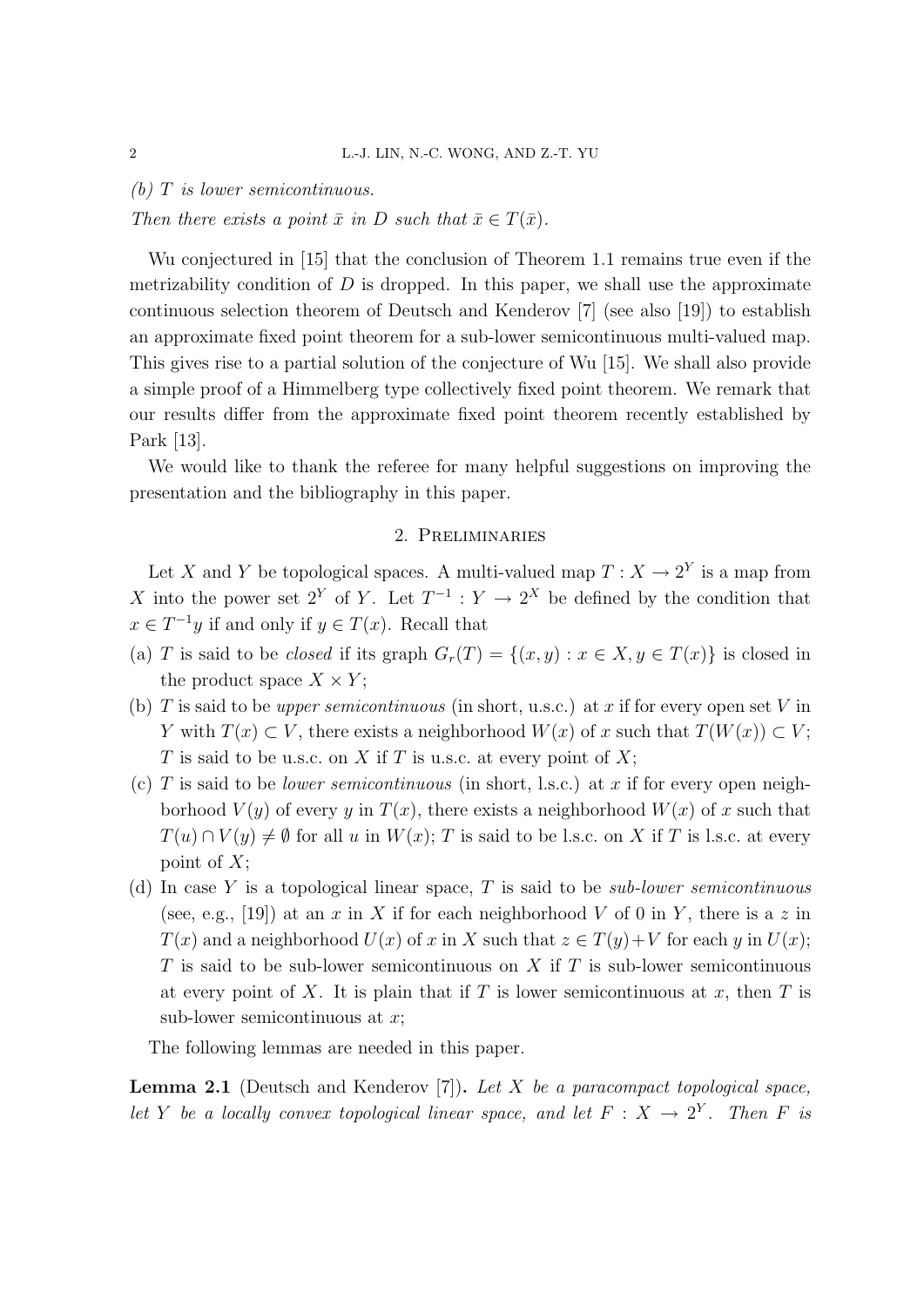sub-lower semicontinuous if and only if for each neighborhood  $V$  of  $0$  in  $Y$ , there is a continuous function  $f: X \to Y$  such that  $f(x) \in F(x) + V$  for each x in X.

**Lemma 2.2** (Yuan [18]). Let X be a topological space, let Y be a nonempty subset of a topological vector space with a base B for the zero neighborhoods, and let  $F: X \to 2^Y$ . For each V in B, define  $F_V: X \to 2^Y$  by

$$
F_V(x) = (F(x) + V) \cap Y, \quad \forall x \in X.
$$

Write  $\bar{y} \in \overline{F}(\bar{x})$  if  $(\bar{x}, \bar{y}) \in \overline{G_rF}$ . Then for any  $\bar{x}$  in X and  $\bar{y}$  in Y, we have  $\bar{y} \in \overline{F}(\bar{x})$  whenever  $\bar{y} \in \bigcap$  $V_{V\in\mathcal{B}}F_V(\bar{x}).$ 

**Lemma 2.3** (Himmelberg [10]). Let X be a nonempty convex subset of a locally convex topological vector space. Let  $T: X \to 2^X$  be an u.s.c. multi-valued map with nonempty closed convex values such that  $T(X) = \bigcup_{x \in X} T(x)$  is contained in a compact subset of X. Then there exists an  $\bar{x}$  in X such that  $\bar{x} \in T(\bar{x})$ .

**Lemma 2.4** (Granas [9]; see also Ding, Kim and Tan [8]). Let D be a nonempty compact subset of a topological vector space. Then the convex hull co D of D is  $\sigma$ compact and hence is paracompact.

### 3. CONTINUOUS SELECTION THEOREMS

Note that the set  $S^{-1}(y) = \{x \in X : y \in S(x)\}\$ below can have empty interior for some  $y$  in  $K$ .

**Theorem 3.1.** Let X be a completely regular space and let K be a nonempty subset of a Hausdorff topological vector space E. Assume a multi-valued function  $S: X \longrightarrow 2^K$ satisfies the following conditions:

- (a) For each x in X, the set  $S(x)$  is convex.
- (b)  $X = \bigcup \{ \text{int } S^{-1}(y) : y \in K \}.$

Then for any compact subset  $F$  of  $X$  there is an open dense subset  $U$  of  $X$  containing F such that S has a continuous selection  $f: U \to K$ , that is,  $f(x) \in S(x)$  for all x in U.

*Proof.* By assumption (b), there are finitely many points  $y_1, \ldots, y_n$  in K such that

$$
F \subseteq \text{int } S^{-1}(y_1) \cup \cdots \cup \text{int } S^{-1}(y_n).
$$

For each  $k = 1, ..., n$  and x in  $F \cap \text{int } S^{-1}(y_k)$ , there is a continuous function  $g_x$  on X such that  $0 \leq g_x \leq 1$ ,  $g_x(x) = 1$  and  $g_x$  vanishes outside int  $S^{-1}(y_k)$ . By the compactness of F, there are finitely many  $g_x$  such that for every point in F at least one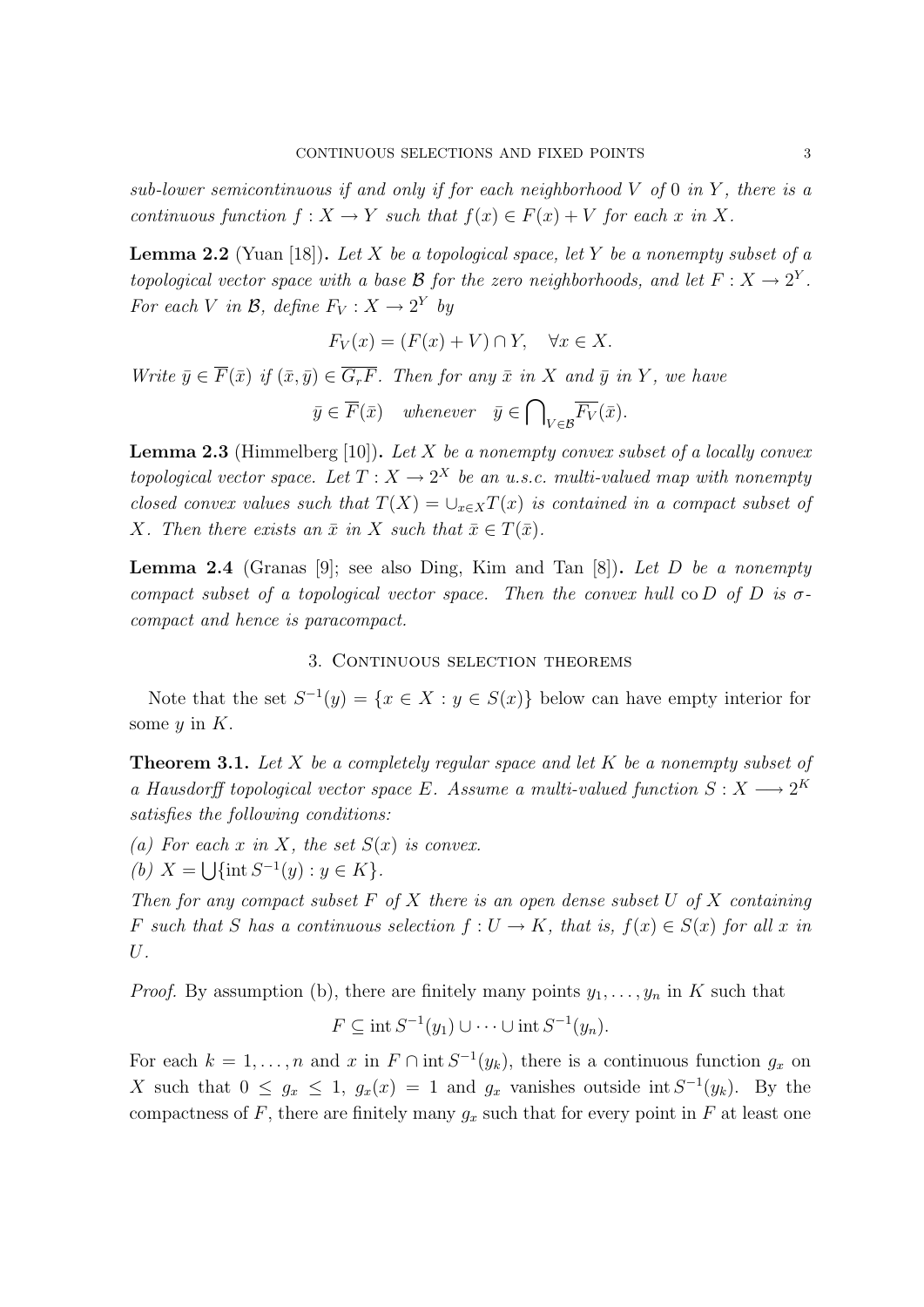of them assumes value not less than 1/2. Summing them in an appropriate way, we will have nonnegative continuous functions  $g_1, \ldots, g_n$  on X such that  $g_k$  vanishes outside int  $S^{-1}(y_k)$ , and  $\sum_{k=1}^n g_k(x) \ge 1/2$  for all x in F. Let  $V = \{x \in X : \sum_{k=1}^n g_k(x) > 1/3\}.$ Set  $f_j(x) = g_j(x)/\sum_{k=1}^n g_k(x)$  on V, and  $f_j(x) = 3g_j(x)$  on  $X \setminus V$ . Define a continuous function  $f_V : X \longrightarrow E$  by

$$
f_V(x) = \sum_{k=1}^n f_k(x) y_k, \quad \forall x \in X.
$$

For each x in V and for each k with  $f_k(x) \neq 0$ , we have  $x \in \text{int } S^{-1}(y_k)$ . Hence,  $y_k \in S(x)$ . Consequently,  $f_V(x) \in \text{co}(S(x)) = S(x) \subseteq K$  for all x in V. In other words, the restriction of  $f_V$  to V gives rise to a continuous selection of S on the open set V which contains F.

Denote by

$$
W = \{ (f_W, W) : \text{ where } W \text{ is an open subset of } X \text{ containing } F \text{ and}
$$

$$
f_W : W \to K \text{ gives rise to a continuous selection of } S \text{ on } W \}.
$$

Then W is not empty as  $(f_V, V) \in W$ . Order W by extension and we get a non-empty partially ordered set. In other words,  $(f_W, W) \le (f_V, V)$  if  $W \subseteq V$  and  $f_{V|_W} = f_W$ . Applying Zorn's Lemma, we get a maximal element  $(f_U, U)$  of W.

The last step is to verify that U is dense in X. Suppose not and there were an  $x$  in X outside the closure of U. Let  $x \in \text{int } S^{-1}(y)$  for some y in K. By setting  $f_{|W} \equiv y$ , we get a continuous selection of  $S$  on an open neighborhood  $W$  of  $x$  disjoint from  $U$ by restriction. Then the union  $f_{U\cup W}: U\cup W \longrightarrow K$  defined in a natural way provides a contradiction to the maximality of  $(f_U, U)$ .

We call a topological space X residually paracompact if for every open dense subset U of X the complement  $X \setminus U$  is paracompact.

**Theorem 3.2.** In addition to the conditions (a) and (b) in Theorem 3.1, if we assume further that

(c) X is residually paracompact.

Then there is a continuous function  $f: X \to K$  such that  $f(x) \in S(x)$  for all x in X.

*Proof.* It follows from Theorem 3.1 that there is a continuous function  $f_U : U \longrightarrow K$ defined on an open dense subset U of X with  $f_U(x) \in S(x)$  for all x in U. For each z in  $X \setminus U$ , there is a y in K such that  $z \in \text{int } S^{-1}(y)$  by condition (b). By setting  $f_{|W_z} \equiv y$  we get a continuous selection of S on an open neighborhood  $W_z$  of z. The paracompactness of  $X \setminus U$  ensures it has a locally finite covering by open sets in X,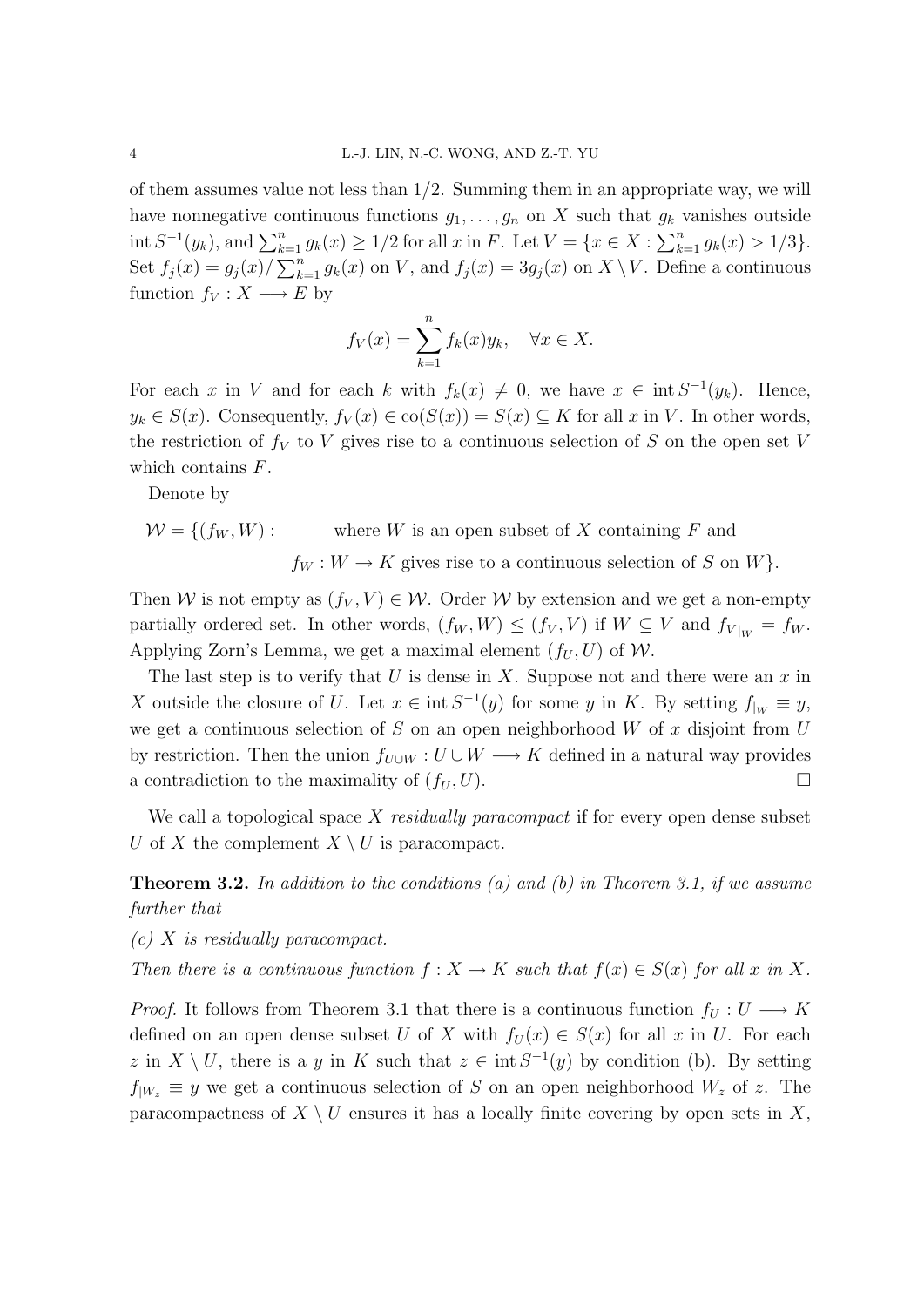each of which is contained in some  $W_z$ . Adding one more open set U, we have a locally finite open covering of X. This provides us with a family  $\{g_{\lambda}\}\$ <sub>λ</sub> of nonzero continuous functions from X into [0, 1] dominated by the open sets  $W_z$  and U such that  $g_\lambda(x) = 0$ for all but finitely many  $\lambda$ 's and  $\sum_{\lambda} g_{\lambda}(x) = 1$  for all x in X. If  $g_{\lambda}$  vanishes outside U, we set  $f_{\lambda} = f_U$ . Otherwise, we fix a choice of z such that  $g_{\lambda}$  vanishes outside  $W_z$ , and set  $f_{\lambda} = f_{W_z}$ . Define  $f : X \longrightarrow K$  by

$$
f(x) = \sum_{\lambda} g_{\lambda}(x) f_{\lambda}(x), \quad \forall x \in X.
$$

For each x in X, only finitely many  $g_{\lambda}(x)$ 's are non-zero in the sum, and the nonzero terms give rise to a convex combination of points in the convex set  $S(x)$ . Thus  $f(x) \in$  $S(x)$  for all x in X.

It is easy to see that the following corollary follows from Theorem 3.1.

Corollary 3.3. The conclusion of Theorem 3.1 remains true if the conditions (a) and (b) are replaced by

- (a)' for each x in X, the set  $S(x)$  is a nonempty convex set;
- (b)' for each y in K, the set  $S^{-1}(y)$  is open.

Remark 3.4. Corollary 3.3 implies Theorem 3.1.

*Proof.* Let  $T: X \to 2^K$  be defined by

$$
T(x) = \{ y \in K : x \in \text{int } S^{-1}(y) \}.
$$

Then  $T^{-1}(y) = \text{int } S^{-1}(y)$  is open for each y in K. By (b), for each x in X, there exists y in K such that  $x \in \text{int } S^{-1}(y)$ . Therefore  $y \in T(x) \neq \emptyset$  for each x in X. Let  $H: X \to 2^K$  be defined by  $H(x) = \text{co } T(x)$ . Then  $H(x)$  is nonempty for each x in X. and  $H^{-1}(y)$  is open for each y in K. By Corollary 3.3, there is an open dense subset U of X, containing any but fixed compact set  $D$ , and there is a continuous function  $f: U \to K$  such that  $f(x) \in H(x) = \text{co } T(x) \subset S(x)$  for all x in U.

# 4. Fixed Point Theorems

**Theorem 4.1.** For each i in a nonempty index set I, let  $X_i$  be a nonempty convex subset of a Hausdorff locally convex topological vector space  $E_i$ , and let  $D_i$  be a compact subset of  $X_i$ . Let  $X = \prod_{i \in I} X_i$  be the product space. Let  $F_i : X \to 2^{D_i}$  be sub-lower semicontinuous with nonempty convex values. Then for every neighborhood  $V_i$  of 0 in  $E_i$ , there exists a point  $\bar{x}_V = (x_{V_i})$  in  $D = \prod_{i \in I} D_i$  such that  $(\bar{x}_{V_i} + V_i) \cap F_i(\bar{x}_V) \neq \emptyset$ for all i in I.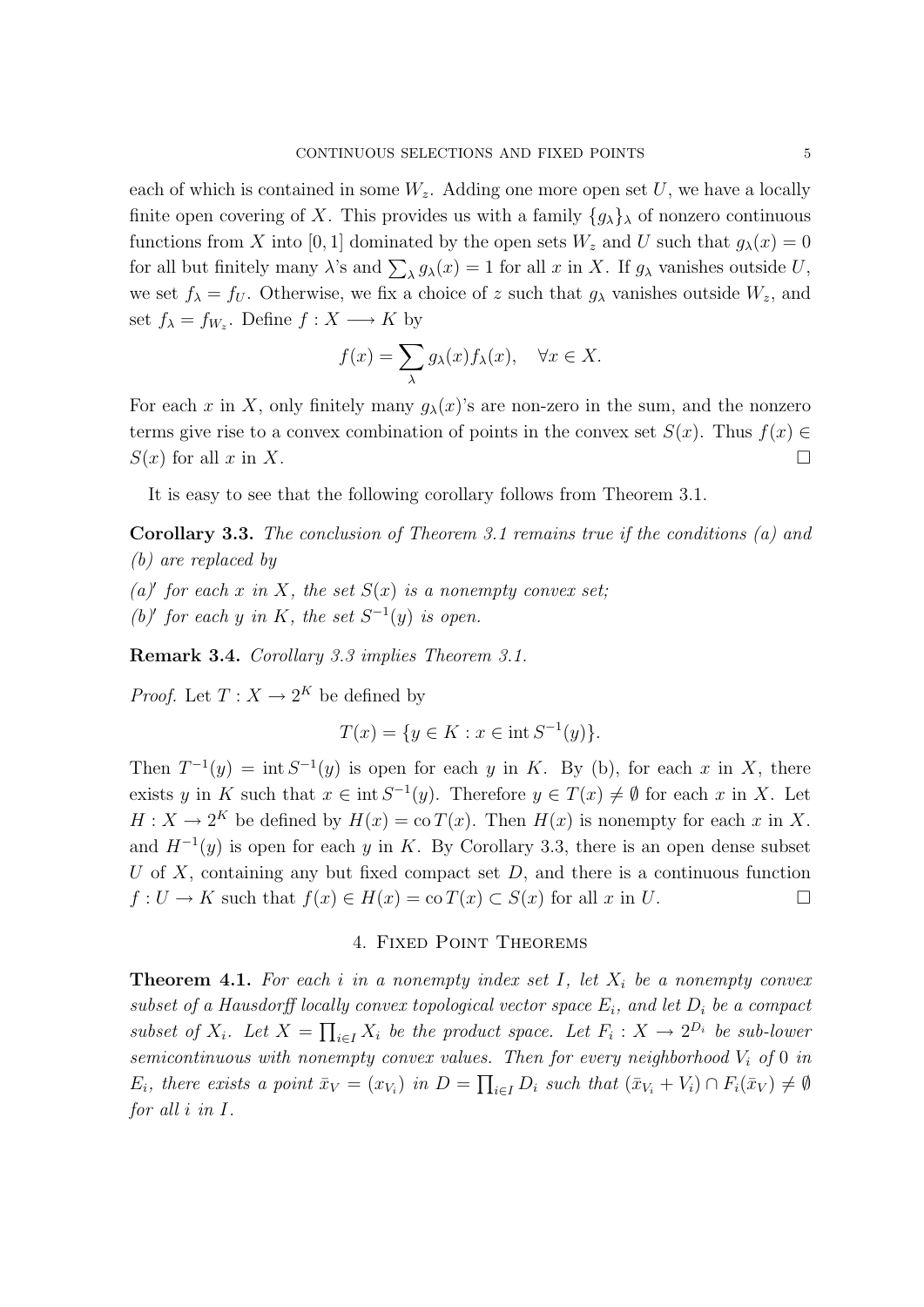*Proof.* Given a neighborhood  $V_i$  of zero in  $E_i$  for each i in I. Fix any i in I. There exists an absolutely convex neighborhood  $W_i$  of 0 such that  $W_i \subset V_i$ . Note that D is a compact subset of X. By Lemma 2.4,  $\infty$  D is a paracompact subset of X. Since  $F_i: X \to 2^{D_i}$  is a sub-lower semicontinuous multi-valued map with nonempty convex values, by Lemma 2.1 there exists a continuous function  $f_i : \text{co} D \to D_i$  such that

$$
f_i(x) \in (F_i(x) + W_i) \cap D_i \text{ for each } x \in \text{co } D.
$$

Define  $f : co D \to D$  by  $f(x) = \prod_{i \in I} f_i(x)$  for x in co D. By Himmelberg fixed point theorem (Lemma 2.3), there exists an  $\bar{x}_V = (\bar{x}_{V_i})_{i \in I}$  in co D such that  $\bar{x}_V =$  $f(\bar{x}_V) = \prod_{i \in I} f_i(\bar{x}_V)$ . That is,  $\bar{x}_{V_i} = f_i(\bar{x}_V) \in (F_i(\bar{x}_V) + W_i) \cap D_i$ . Thus,  $\bar{x}_{V_i} \in D_i$  and  $(\bar{x}_{V_i} + W_i) \cap F_i(\bar{x}_V) \neq \emptyset$  for all i in I. Since  $W_i \subset V_i$ , we have  $(\bar{x}_i + V_i) \cap F_i(\bar{x}_V) \neq \emptyset$ for all  $i$  in  $I$ .

**Theorem 4.2.** Suppose in Theorem 4.1 we assume further that for each  $x = (\bar{x}_i)_{i \in I} \in$ X, its coordinates  $x_i \notin \overline{F}_i(x) \setminus F_i(x)$  for all i in I. Then there exists a point  $\overline{x} =$  $(\bar{x}_i)_{i\in I} \in D = \prod_{i\in I} D_i$  such that  $\bar{x} \in F_i(\bar{x})$  for each i in I.

*Proof.* For each i in I, let  $\mathcal{B}_i$  be the collection of all absolutely convex open neighborhoods of zero in  $E_i$  and  $\mathcal{B} = \prod_{i \in I} \mathcal{B}_i$ . Given any  $V = \prod_{i \in I} V_i$  in  $\mathcal{B}$ , let  $Q_V =$  $\{x \in D : x_i \in F_{V_i}(x) \text{ for all } i \text{ in } I\}.$  Then  $Q_V$  is a nonempty closed subset of D for each V in B by Theorem 4.1. Let  $\{V^{(1)}, \dots, V^{(n)}\}$  be any finite subset of B. Write  $V^{(i)} = \prod_{j \in I} V_j^{(i)}$  $y_j^{(i)}$ , where  $V_j^{(i)} \in \mathcal{B}_j$  for each  $i = 1, \dots, n$ . Let  $V' = \prod_{j \in I} (\bigcap_{i=1}^n V_j^{(i)})$  $j^{(i)})\in\mathcal{B}.$ Clearly,  $\emptyset \neq Q_{V'} \subseteq \bigcap_{i=1}^n Q_{V^{(i)}}$ . Therefore, the family  $\{Q_V : V \in \mathcal{B}\}\)$  has the finite intersection property. Since  $Q_V \subset D$  for all V in B and D is compact,  $\bigcap_{V \in \mathcal{B}} Q_V \neq \emptyset$ . Let  $\bar{x} = (\bar{x}_i)_{i \in I} \in \bigcap_{V \in \mathcal{B}} Q_V$ . Then  $\bar{x}_i \in \overline{F_{V_i}}(\bar{x})$  for all i in I and all  $V_i$  in  $\mathcal{B}_i$ , i.e.,  $\bar{x}_i \in \bigcap_{V_i \in \mathcal{B}_i} \overline{F_{V_i}}(\bar{x})$  for all i in I. It follows from Lemma 2.2 that  $\bar{x}_i \in \overline{F_i}(\bar{x})$  for all i in I. By assumption,  $\bar{x}_i \in F_i(\bar{x})$  for all i in I.

We remark that if  $F_i$  is closed then  $x_i \notin F_i(x) \setminus F_i(x)$  for each  $x = (x_i)_{i \in I}$  in X. As a special case of Theorem 4.2, we have the following collectively Himmelberg type fixed point theorem.

**Corollary 4.3.** For each i in a nonempty index set I, let  $X_i$  be a nonempty convex subset of a locally convex topological vector space  $E_i$ , let  $D_i$  be a nonempty compact subset of  $X_i$ , and let  $f_i: X = \prod_{i \in I} X_i \to D_i$  be a continuous function. Then there exists  $\bar{x} = (\bar{x}_i)_{i \in I} \in D = \prod_{i \in I} D_i$  such that  $\bar{x} = f_i(\bar{x})$  for each i in I.

If the index set  $I$  is a singleton, then Theorem 4.2 redues to the following corollary, which provides a partial solution to a conjecture of Wu [15].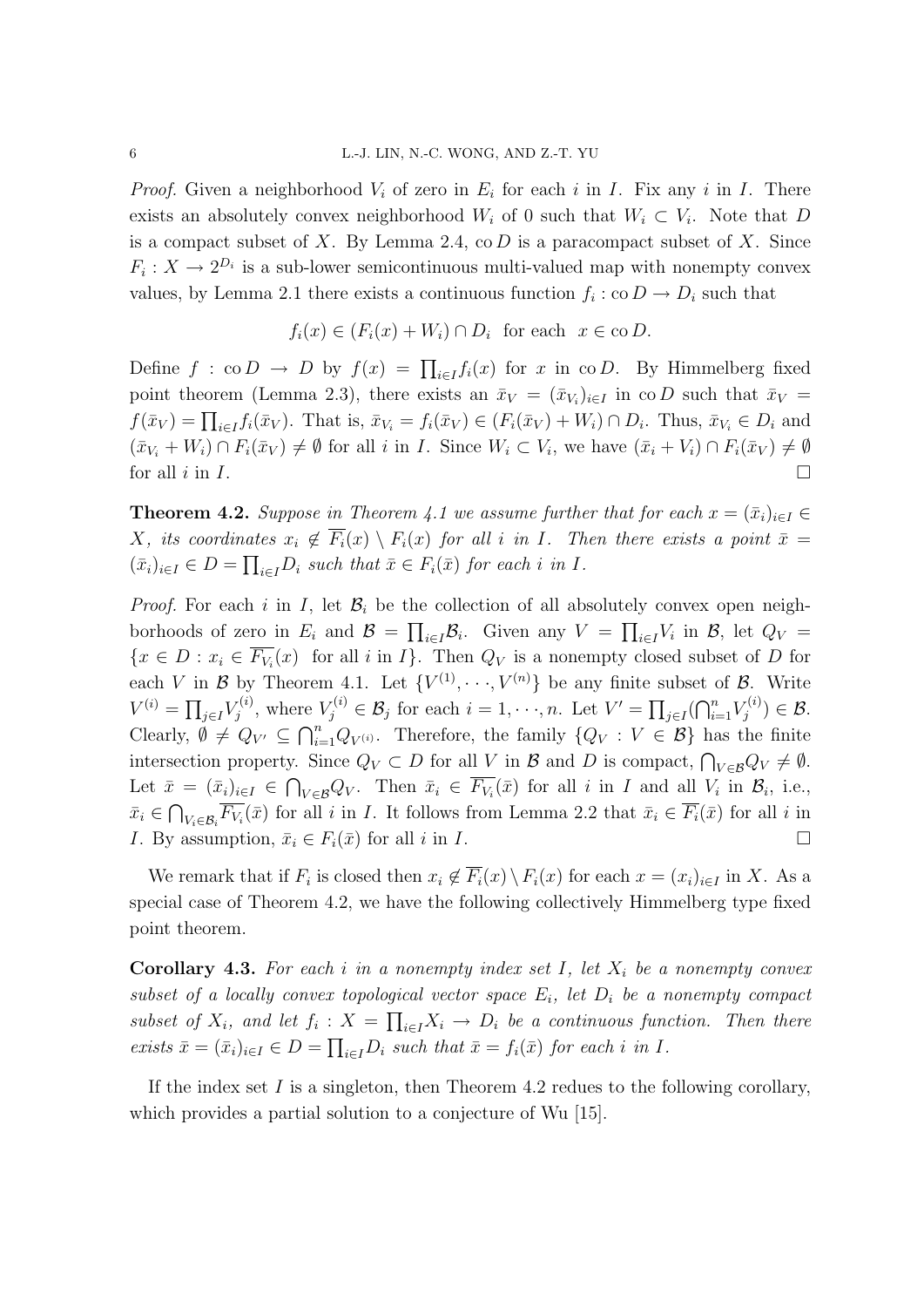Corollary 4.4. Let X be a nonempty convex subset of a locally convex topological vector space E, let D be a nonempty compact subset of X, and let  $F: X \to 2^D$  be sub-lower semicontinuous with nonempty convex values. Suppose  $x \notin \overline{F}(x) \setminus F(x)$  for each x in X. Then there exists a point  $\bar{x}$  in D such that  $\bar{x} \in F(\bar{x})$ .

By Theorem 4.1, we have the following almost fixed point theorem.

Corollary 4.5. The conclusions of Theorems 4.1 and 4.2 remain valid if the condition " $F_i: X \to 2^{D_i}$  is sub-lower semicontinuous for each i in I" is replaced by that " $F_i^{-1}$ "  $j_i^{-1}(y_i)$ is open for each  $y_i$  in  $D_i$  and each i in I."

Finally we remark that in case  $I$  is a singleton, Theorem 4.1 provides a different result from [12, Theorem 3].

# **REFERENCES**

- [1] R. Agarwal and D. Oiegan, Fixed point theory for maps with lower semicontinuous selections and equilibrium theory for abstract economics, *J. Nonlinear and Convex Analysis*, **2** (2001), 31-46.
- [2] H. Ben-El-Mechaiekh, The coincidence problem for composition of set-valued maps, Bull. Austral Math. Soc., 41 (1990), 421-434.
- [3] H. Ben-El-Mechaiekh, Fixed points for compact set-valued maps, Question Answer Gen. Topol $ogy, 10(1992), 153-156.$
- [4] F. E. Browder, A new generalization of the Schauder fixed point theorem, Math. Ann., 174 (1967), 285-290.
- [5] F. E. Browder, The fixed point theory of multi-valued mappings in topological vector spaces, Math. Ann., 177 (1968), 283-301.
- [6] P. Cubioth, Some remarks on fixed point of lower semicontinuous multifunctions, J. Math. Anal. Appl., 174 (1993), 407-412.
- [7] Deutsch and Kenderov, Continuous selections and approximate selection for set-valued mappings and applications to metric projections, SIAM J. Math. Anal., 14 (1983), 185-194.
- [8] X. P. Ding, W. K. Kim and K. K. Tan, A selection theorem and its applications, Bull. Austral Math. Soc., **46** (1992), 205-212.
- [9] A. Granas, Points fixes pour les applications compactes: espaces de Lefschetz et la theorie de l'indice, Seminaire de Mathematiques Superieures 68, Presses de l'Universite de Montreal, Montreal, Que., 1980.
- [10] C. J. Himmelberg, Fixed points of compact multifunctions, *J. Math. Anal. Appl.*, 38 (1972), 205-207.
- [11] C. D. Horvath, Extensions and selection theorems in topological vector space with a generalized convexity structure, Ann. Fuc. Sci., Toulouse 2, (1993), 253-269.
- [12] S. Park, Continuous selection theorems in generalized convex spaces, Numer. Funct. Anal. Optim., 25 (1999), 567-583.
- [13] S. Park, The Knaster-Kuratowski-Mazurkiewicz Theorems and almost fixed points, Top. Methods in Nonlinear Anal., 16 (2000), 195-200.